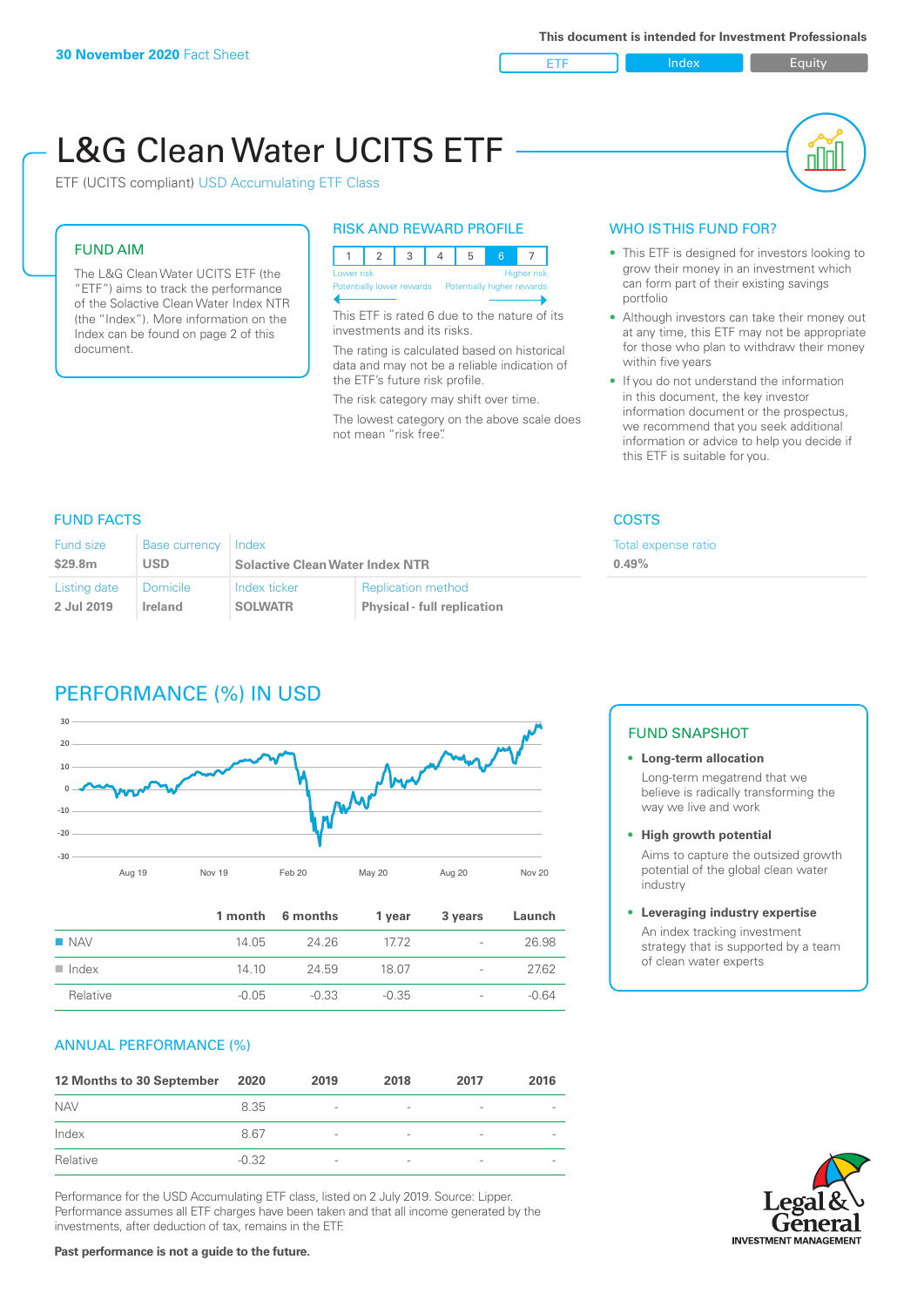ETF (UCITS compliant) USD Accumulating ETF Class

# INDEX BREAKDOWN

The breakdowns below relate to the Index. The ETF's portfolio may deviate from the below. All data source LGIM unless otherwise stated. Totals may not sum to 100% due to rounding.



### SECTOR (%)

| $\blacksquare$ Industrials          | 50.2 |
|-------------------------------------|------|
| $\blacksquare$ Utilities            | 20.2 |
| $\blacksquare$ Materials            | 7.9  |
| ■ Information Technology            | 6.9  |
| $\blacksquare$ Health Care          | 66   |
| ■ Building Materials & Services 1.9 |      |
| ■ Consumer Discretionary            | 1.5  |
| ■ Lab Process Automation            | 1.5  |
| $\blacksquare$ Energy               | 1.4  |
| $\Box$ Other                        | 19   |
|                                     |      |



# $\blacksquare$  USD 65.5  $\blacksquare$  FUR 10.7  $\blacksquare$  JPY 7.1  $\Box$  GBP 6.9  $H$ KD 5.2  $CHF$  3.1

 $SFK$  1.5



# TOP 10 CONSTITUENTS (%)

| Atkore                           | 2.1 |
|----------------------------------|-----|
| Forterra                         | 1.9 |
| <b>Badger Meter</b>              | 1.9 |
| Itron                            | 1.9 |
| Evogua Water Technologies        | 1.9 |
| <b>Tetra Tech</b>                | 1.8 |
| Rexnord                          | 18  |
| <b>Advanced Drainage Systems</b> | 18  |
| Idexx Laboratories               | 17  |
| <b>Energy Recovery</b>           | 17  |
|                                  |     |

# INDEX DESCRIPTION

The Index aims to track the performance of a basket of stocks of companies that are actively engaged in the international clean water industry through the provision of technological, digital, engineering, utility and/or other services.

The Index is comprised of companies which are publically traded on various stock exchanges around the world that are either i) companies determined to have expertise in "Utilities" with a minimum Water Revenue Share of 90%, or ii) companies determined to have expertise in "Engineering" with a minimum Water Revenue Share of 50% or iii) companies determined to have expertise in "Technology" or "Digital" and a minimum Water Revenue Share of 5%. A company is only eligible for inclusion in the index if (1) it is of sufficient size (determined by reference to the total market value of the proportion of its shares that are publically traded) and (2) it is sufficiently "liquid" (a measure of how actively its shares are traded on a daily basis). Moreover, the Index excludes companies: (a) engaged in pure coal mining; (b) involved in the production of controversial weapons; or (c) that, for a continuous period of three years, have been classified as being in breach of at least one of the UN Global Compact principles, which is a set of globally accepted standards on human rights, labour, environment and corruption.

The universe of companies out of which the Index selection is made is refreshed annually in March. However, the Index is reconstituted semi-annually in March and September in accordance with the full selection criteria and all companies are equally weighted within the Index. On a monthly basis, the weight of each company is assessed and, if any of them exceed 15% of the index, the weights of all companies are adjusted so that they are again equally weighted within the Index.

# INVESTMENT MANAGER

GO ETF Solutions LLP is the investment manager for each of the exchange traded funds (ETFs) issued by Legal & General UCITS ETF Plc and is responsible for the day-to-day investment management decisions for this ETF. The team is highly experienced with respect to all aspects relating to the management of an ETF portfolio, including collateral management, OTC swap trading, adherence to UCITS regulations and counterparty exposure and monitoring.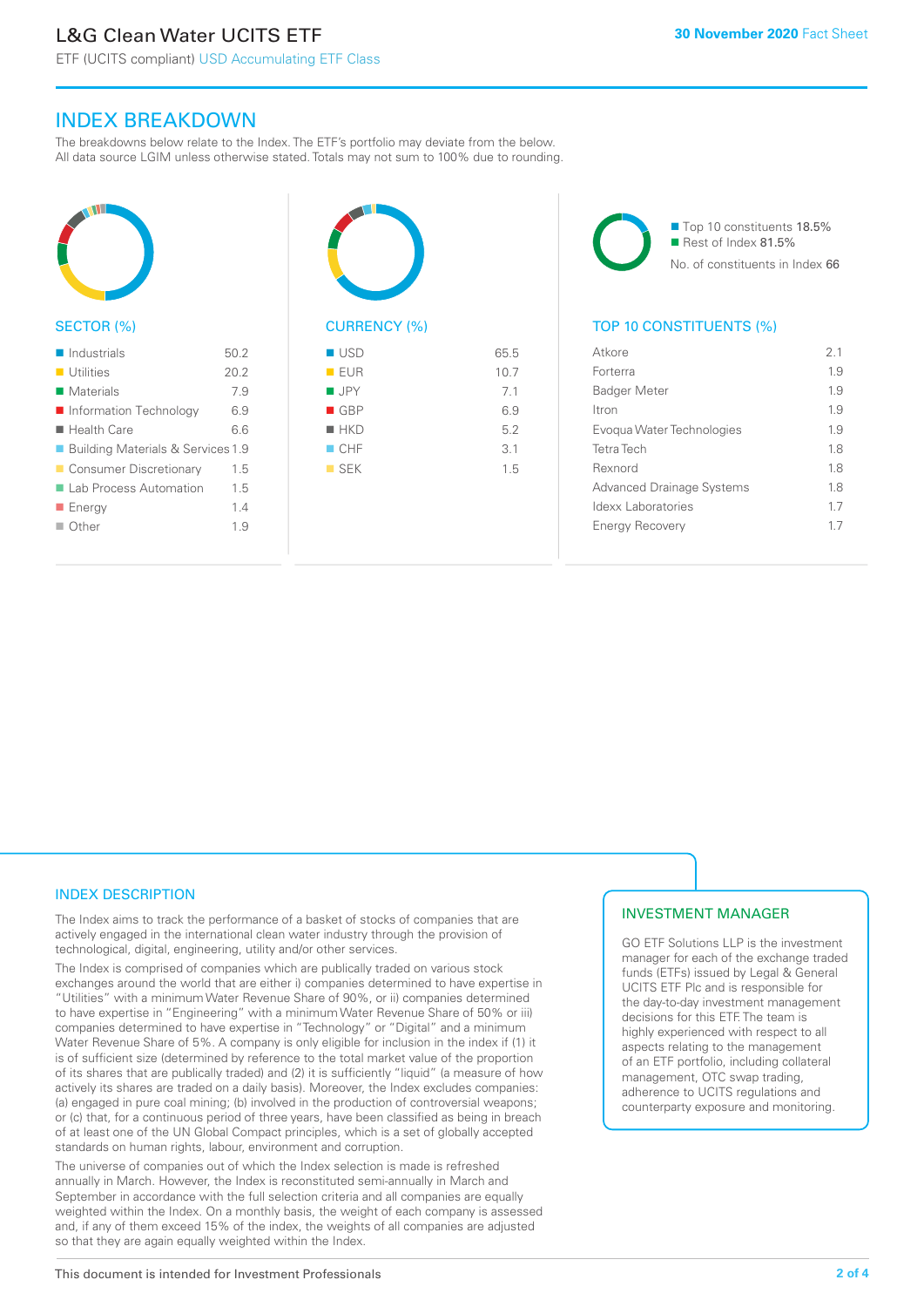# L&G Clean Water UCITS ETF

ETF (UCITS compliant) USD Accumulating ETF Class

#### KEY RISKS

- The value of an investment and any income taken from it is not guaranteed and can go down as well as up; you may not get back the amount you originally invested.
- Third party service providers (such as counterparties entering into financial derivative instruments with the ETF or the ETF's depositary) may go bankrupt and fail to pay money due to the ETF or return property belonging to the ETF.
- As the Index includes micro, small and medium-sized publicly traded companies, the ETF is subject to the risk that such companies may be more vulnerable to adverse business or economic events and greater and more unpredictable price changes than larger companies or the stock market as a whole.
- The ETF is subject to the risks associated with technology-focused companies that are particularly vulnerable to rapid developments in technology (which may leave their products out-of-date), government regulation and competition from domestic and foreign competitors who may have lower production costs. Such companies may also have difficulties establishing and maintaining patents, copyrights, trademarks and trade secrets relating to their products which could negatively affect their value.
- It may not always be possible to buy and sell ETF shares on a stock exchange or at prices closely reflecting the NAV.
- If the Index provider stops calculating the Index or if the ETF's license to track the Index is terminated, the ETF may have to be closed.

For more in[form](https://www.lgimetf.com/)ation, please refer to the key investor information document on our website Ø

#### TRADING INFORMATION

| <b>Exchange</b>           | <b>Currency ISIN</b> |              | <b>SEDOL</b>   | <b>Ticker</b> | <b>Bloomberg</b> |
|---------------------------|----------------------|--------------|----------------|---------------|------------------|
| London Stock Exchange USD |                      | IE00BK5BC891 | BKF3DB5        | GLUG          | <b>GLUG LN</b>   |
| London Stock Exchange GBX |                      | IE00BK5BC891 | BKF3DC6        | GLGG          | GI GG I N        |
| Borsa Italiana            | EUR                  | IE00BK5BC891 | <b>BKE3D93</b> | GLUG          | GI UG IM         |
| Deutsche Börse            | EUR                  | IE00BK5BC891 | BKF3BF5        |               | XMLC XMLC GY     |
| <b>SIX Swiss Exchange</b> | CHE                  | IF00BK5BC891 | BMG6908        | GI UG         | GI UG SW         |

The currency shown is the trading currency of the listing.



#### SPOTLIGHT ON LEGAL & GENERAL INVESTMENT MANAGEMENT

We are one of Europe's largest asset managers and a major global investor, with assets under management of €1,369.6 billion (as at 30 June 2020). We work with a wide range of global clients, including pension schemes, sovereign wealth funds, fund distributors and retail investors.

Source: LGIM internal data as at 30 June 2020. The AUM disclosed aggregates the assets managed by LGIM in the UK, LGIMA in the US and LGIM Asia in Hong Kong. The AUM includes the value of securities and derivatives positions.

# COUNTRY REGISTRATION



# TO FIND OUT MORE



#### **Index Disclaimer**

The ETF is not sponsored, promoted, sold or supported by Solactive AG. Nor does Solactive AG offer any express or implicit guarantee or assurance either with regard to the results of using the Index and/or Index trade mark or the Index price, at any time or in any other respect.

The Index is calculated and published by Solactive AG. Solactive AG uses its best efforts to ensure that the Index is calculated correctly. Irrespective of its obligations towards the Company, Solactive AG has no obligation to point out errors in the Index to third parties including, but not limited to, investors and/or financial intermediaries of the ETF. Solactive AG does not guarantee the accuracy and/or the completeness of the Index or any related data, and shall not have any liability for any errors, omissions or interruptions therein.

Neither publication of the Index by Solactive AG, nor the licensing of the Index or Index trade mark, for the purpose of use in connection with the ETF, constitutes a recommendation by Solactive AG to invest capital in said ETF nor does it, in any way, represent an assurance or opinion of Solactive AG with regard to any investment in this ETF. In no event shall Solactive AG have any liability for any lost profits or indirect, punitive, special or consequential damages or losses, even if notified of the possibility thereof.